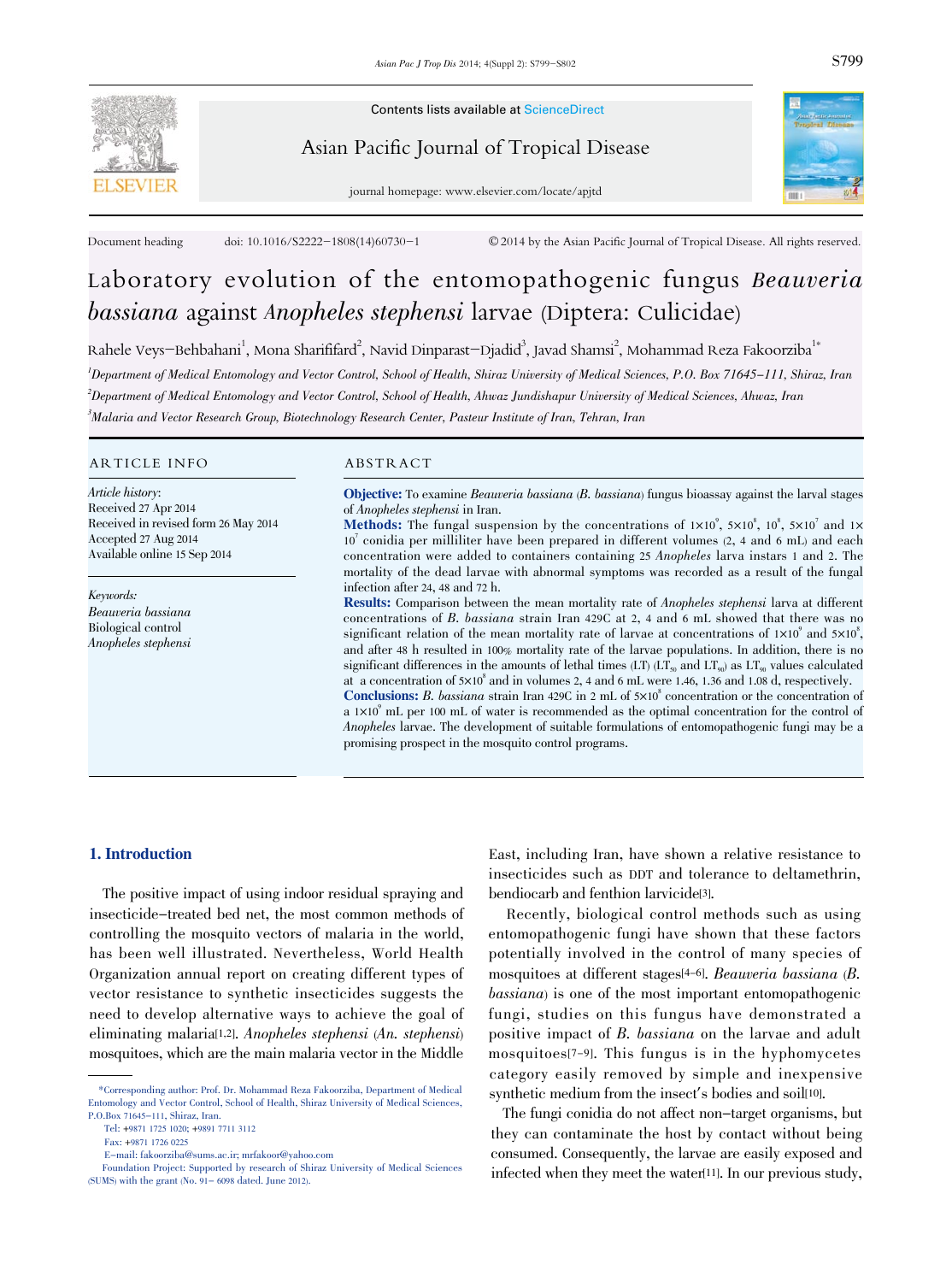the effect of <sup>10</sup> Iranian isolates of B. bassiana fungus to control instars 1 and 2 larvae were demonstrated in vitro[12]. The purpose of this study was concluded to ascertain the effective volume and concentration of the strains that had the greatest impact on the mortality rate of the instars 1 and 2 larvae.

# 2. Materials and methods

# 2.1. Rearing of An. stephensi

This study was done using susceptible strain of An. stephensi colony reared in national Insectarium in Malaria Research Center at the Pasture Institute of Iran. All rearing steps were under  $(27\pm1)$  °C, 70% $\pm5$ % relative humidity and photoperiod of 12:12 (light: dark). The adults were fed with 10% glucose and also guinea pig was selected for female taking blood meals. The larva was fed with mixture of dog food and yeast (3:1). Eggs were collected and kept in plastic containers containing water (22-25 °C) until they become larva. After the larvae became pupae, the pupae were removed and placed into the cage of adults daily. A paper cone was placed on each pupa cup to prevent adults from entering into the cups and newly emerged adults can be released to cage. The life cycle of An. stephensi takes 10-12 d under these conditions.

## 2.2. Determain and culture of entomopathogenic fungi

B. bassiana strain Iran 429C was determined as the most pathogenic isolate against An. stephensi larva in the preliminarily screening tests[12]. It was cultured on sabouraud dextrose agar with yeast extract and kept at 27  $°C$ , 75% $\pm$ 5% relative humidity and photoperiod of 12:12 (light: dark). The dry conidia were removed from the surface of the culture plate with a scalpel and transferred them to sterile distilled water containing 0.01% Tween-80. The concentration of the suspension was determined using a hemocytometer.

### 2.3. Virulence evaluation of B. bassiana strain Iran 429C

In order to determine pathogenicity of B. bassiana strain Iran 429C against An. stephensi larva, stock suspension with concentration of 10 9 conidia/mL was prepared. Serial dilution method with  $C_1V_1=C_2V_2$  formula was used for preparation of low concentrations  $(5 \times 10^8, 1 \times 10^8, 5 \times 10^7, 1 \times 10^7)$ . After that, 6, 4 and 2 mL of each concentration were added to containers each containing 100 mL distilled water and 25 1st and 2nd instars larvae. The experiment was replicates 4 times. The containers were kept under conditions previously mentioned.

#### 2.4. Data analysis

The mortality data were corrected by Abbott's formula[13].

ANOVA and comparison the means of mortality percentages were done in a completely randomized design by Tukey´s test  $(P<0.05)$ , using SAS software (version 9.1.3). In order to determine lethal time (LT) values of each concentration  $LT_{50}$  and  $LT_{90}$ , the data were submitted to Probit analyses model of SAS software. When there was no overlap in the 95% confidence interval  $(CI)$  of LT values, the treatments difference were considered significant.

# 3. Results

Comparison of mortality of instars 1 and 2 larvae of An. stephensi at different concentrations of the fungus B. bassiana strain Iran 429C at volumes of 2, <sup>4</sup> and <sup>6</sup> mL of each was surveyed. The concentrations showed that there is a significant relation between mortality of larvae in different concentrations of fungi  $(1 \times 10^9, 5 \times 10^8, 1 \times 10^8, 5 \times 10^7, 1$  $\times 10<sup>7</sup>$  conidia/mL) with a certain volume compared with the control group. ( $P \le 0.05$ ,  $df=5$ ). With increasing concentration of conidia suspension for a specified volume, the amount of larval mortality increases as the mean concentrations of  $1\times$  $10^{\circ}$  and  $5\times10^{\circ}$  conidia/mL showed  $100\%$  mortality in the three volumes used (Table 1).

#### Table 1

Percentage of mortality in different concentrations of B. bassiana Iran 429C fungus in 2, 4 and 6 mL of a fungal suspension against instars 1 and <sup>2</sup> larvae of An. stephensi.

| Concentrations  | %Mortality transformed       |                              |                              |
|-----------------|------------------------------|------------------------------|------------------------------|
| (Conidia/mL)    | 6mL                          | $4 \text{ mL}$               | 2mL                          |
| $1\times10^7$   | $13.3 \pm 7.3^{D}$           | $8.9 \pm 1.4$ <sup>D'</sup>  | $2.9{\pm}5.4^{D}$            |
| $5 \times 10^7$ | 41.8 $\pm$ 3.0 <sup>C</sup>  | $39.5 \pm 8.2$ <sup>C</sup>  | 24.7 $\pm$ 5.3 <sup>C</sup>  |
| $1 \times 10^8$ | $84.3 \pm 4.5^{B}$           | $82.5\pm4.3^{B}$             | 57.0 $\pm$ 4.5 <sup>B</sup>  |
| $5 \times 10^8$ | $100.0 \pm 0.0$ <sup>A</sup> | $100.0 \pm 0.0^{\text{A}}$   | $100.0 \pm 0.0$ <sup>A</sup> |
| $1\times10^{9}$ | $100.0 \pm 0.0$ <sup>A</sup> | $100.0 \pm 0.0$ <sup>A</sup> | $100.0 \pm 0.0$ <sup>A</sup> |
| Control         | $0.0{\pm}0.0^{E}$            | $0.0 \pm 0.0$ <sup>E</sup>   | $0.0 \pm 0.0$ <sup>E</sup>   |

All values are expressed as mean±SE; A-D : Values with same letters have no significant difference.

The comparison between the mortality of larvae at different volumes (2, 4 and 6 mL) at a specified concentration of fungal suspension showed that there is a significant difference between volumes of a specified concentration and the control group ( $P \le 0.05$ ,  $df = 3$ ). Larval mortality increased with the increased volume of conidia suspension, as mortality at the concentration of  $1 \times 10^7$  conidia reached from of 2.9% $\pm$ 5.4% at 2 mL to  $13.3\% \pm 7.3\%$  at 6 mL. Also, at the concentration of  $5 \times 10^7$ , reached from 24.7% $\pm 5.3$ % at 2 mL to 41.8% $\pm 3.0$ %, and at  $1 \times 10^8$  concentration reached from 57.0% $\pm 4.5\%$  at 2 mL to 84.3% $\pm$ 4.5% at 6 mL. Furthermore, all three used volume concentrations of  $1 \times 10^9$  and  $5 \times 10^8$  resulted in  $100\%$  larval mortality in a population of An. stephensi instars 1 and 2 larvae (Table 1).

The time required to eliminate 50% of the population  $(LT_{50})$ and 90% of the population  $(LT_{90})$  of larval population was reported. By increased concentrations,  $LT_{\alpha_0}$  and  $LT_{\tau_0}$  rates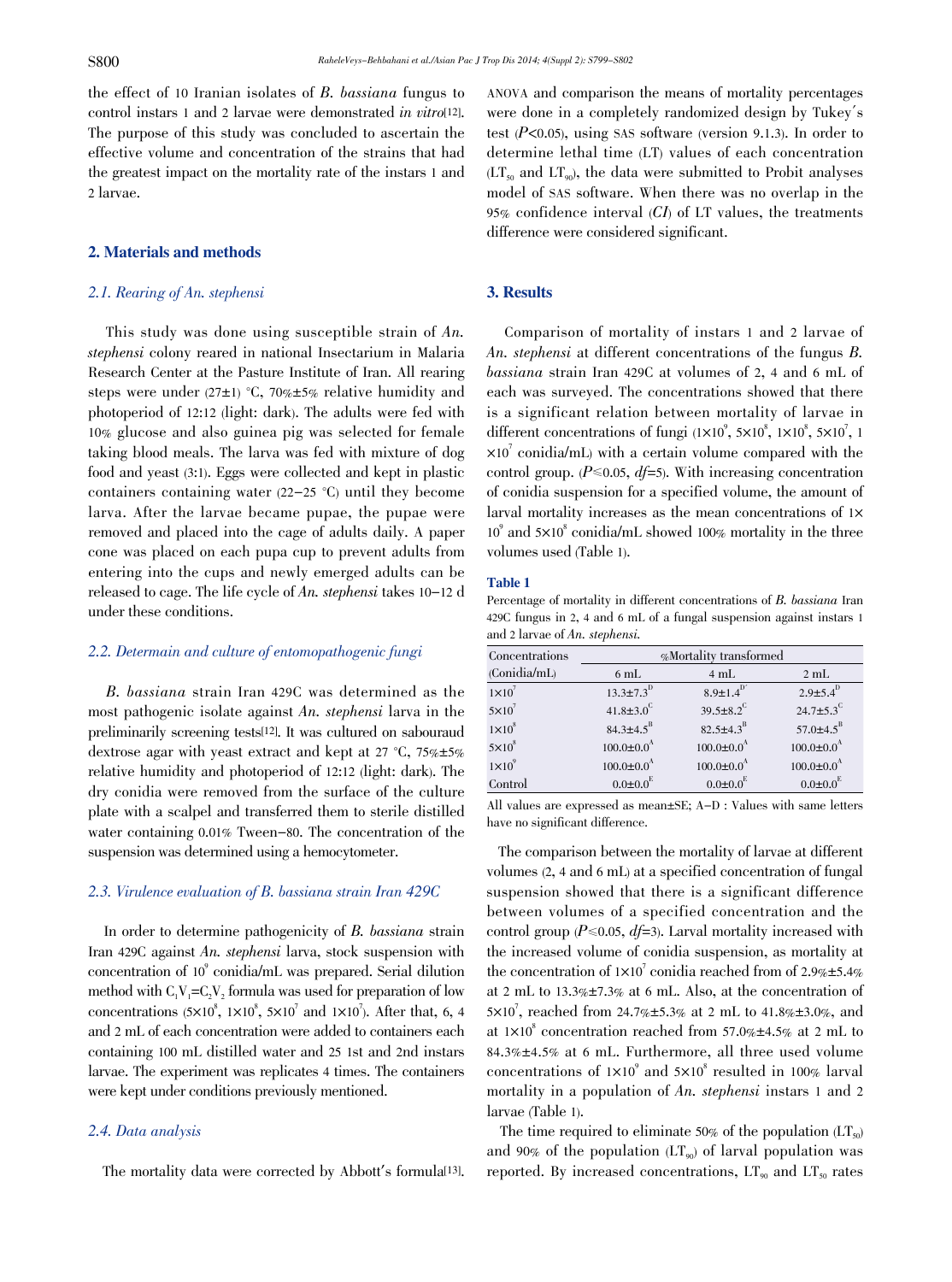decreased. Concentrations of  $1 \times 10^9$  and  $5 \times 10^8$  in various volumes caused 50% mortality in the larval population at less than 24 h, and 90% mortality of the larvae in less than 48 h. A comparison of  $LT_{50}$  and  $LT_{90}$  about assurances at 2 and 6 mL of  $5\times10^8$  concentration showed no significant difference in these values. The maximum amounts of  $LT_{50}$ and  $LT_{90}$  were observed at  $1\times10^{7}$  and volume of 4 mL at 6.26 d and 16.38 d, respectively. Also in 2 and 6 mL volumes of this concentration, mortality was observed after 7 d was less than 50%, so it is not possible to calculate  $LT_{50}$  and  $LT_{90}$  (Table 2).

#### Table 2

 $LT_{50}$  and  $LT_{90}$  at different concentrations of B. bassiana at 2, 4 and 6 mL volumes of fungal suspension against larvae of An. stephensi.

| Concentration     | Volume (mL)    | $LT_{50}$ (d) (95% $CI$ ) | $LT_{\infty}$ (d) (95% $CI$ ) |
|-------------------|----------------|---------------------------|-------------------------------|
| (Conidia/mL)      |                |                           |                               |
| $1 \times 10^{9}$ | $\overline{2}$ | 0.95                      | 1.09                          |
|                   | $\overline{4}$ | 0.91                      | 1.05                          |
|                   | 6              | 0.91                      | 1.05                          |
| $5 \times 10^8$   | $\overline{2}$ | $0.97(0.87 - 1.05)$       | $1.46(1.31-1.75)$             |
|                   | $\overline{4}$ | 0.94                      | $1.36(1.23 - 1.64)$           |
|                   | 6              | $0.86(0.71 - 0.95)$       | 1.08                          |
| $1 \times 10^8$   | $\overline{2}$ | $2.40(2.06 - 2.82)$       | $9.04(6.43 - 16.5)$           |
|                   | $\overline{4}$ | $1.41(1.21 - 1.59)$       | $3.53(3.05 - 4.35)$           |
|                   | 6              | $1.25(0.02 - 2.00)$       | 3.20                          |
| $5 \times 10^7$   | $\overline{2}$ | $4.89(3.22 - 8.96)$       | $16.42(8.96 - 19.7)$          |
|                   | $\overline{4}$ | 2.81                      | 7.92                          |
|                   | 6              | 2.80                      | 8.21                          |
| $1\times10^7$     | $\overline{2}$ |                           |                               |
|                   | $\overline{4}$ | 6.26                      | 16.38                         |
|                   | 6              |                           |                               |

# 4. Discussion

Not only the appearance of chemical larvicides resistance but resistance to the most common biological control agents e.g. Bacillus sphaericus and Bacillus thuringiensis demonstrates the importance of alternative methods for controlling mosquitoes[14,15].

Today the use entomopathogenic fungal biological control agents of mosquitoes are very important. Studies show that the impact of the fungus B. bassiana on different life stages of mosquitoes varied. The fungus has not been effective against Aedes aegypti larval stages, and Ochlerotatus sierrensis and the larvae of *Culex quinquefasciatus*<sup>[5,10,11]</sup>, while it caused 100% mortality after <sup>5</sup> d in adult Aedes aegypti, Ochlerotatus sierrensis[10]. The effect of the fungus on the larvae and adult Anopheles mosquitoes are shown to be well[12,16-18].

Studies have shown that a variety of factors such as the stage of larvae, fungus variety, and various concentrations of fungus could be effective in increasing the susceptibility of the host to the fungus[19]. For example, the younger age of instars 1 and 2 larvae are more possibly infected fugally due to a longer growth time to the reach pupation stage, therefore, a better possibility to make contact with fungus

spores or by feeding on them. Moreover, their cuticle is softer than the 3rd and 4th instars larvae, allowing the fungus to infiltrate through the cover, which increases the cuticle contact with fungus[19]. This study shows that with increased concentrations and contact times of B. bassiana Iran <sup>429</sup> C conidia strain, the mortality of instars <sup>1</sup> and <sup>2</sup> larvae of An. stephensi increases, which may be due to increased fungus conidia consumed by host as well as increased cuticle contact with fungus conidia[12]. Moreover, increased volumes of various concentrations show a reasonable increase of mortality rate. Earlier pathogenic property of the fungi against An. stephensi larvae and Anopheles gambiae also showed that the percentage of fungus carriers this larvae was reduced to 39%-50%[7]. The results are similar to Prasad and Veerwal that their findings show 23%-61% mortality at a concentration of  $6.4 \times 10^{11}$  against An. stephensi larvae<sup>[20]</sup>, but there was no reasonable increase in larval mortality with the increasing volume of fungus conidia. Because the spores are hydrophobic and when used on the water surface without the use of surfactants clumps are created and the larvae do not accept them as food. Another study shows the efficacy of B. bassiana Iran 429C against Musca domestica as causing 86% larvae mortality and 94% adult mortality[21].

The larvae shapes infected with the fungus were altered, these changes augmented with increased contact time with the fungus conidia, with more tangible signs. First, cuticle was destroyed with black pigments on some parts. Then head, neck, end parts of the body and later digestive organs have transformed with black pigments in larvae body. All of these transformation caused due to fungus spores entrance, their reproduction, hyphae and related toxins creation. Moreover, since the infection transmission from larvae to pupe and adult by fungus is demonstrated, in this study there were some larvae that were not destroyed upon contact with the fungus. The larvae that reach to instars 3, displayed infection signs and transformed into a stage 4 before pupation, they never become pupae, and these observations have been reported by Miranpuri and also Prasad[20,22]. Additionally, Sharififard (2011) showed that B. bassiana fungal infection caused deformation of the dead larvae. The accumulation of hardened mycelium originally changed to milky white, next pink and then purple with muscardine marks that found on the body of dead larvae[21].

There were no significant differences in the mean mortality rate of the larval An. stephensi in concentrations of  $5 \times 10^8$  and  $1 \times 10^9$ , both of bulk concentrations causing 100% mortality of the larvae in less than 48 h. In addition, a comparison of assurance values of  $LT_{50}$  and  $LT_{90}$  at different volume concentrations of  $5 \times 10^8$  also indicates no significant difference. Therefore, the concentration of  $5\times10^8$  with a volume of 2 mL (*i.e.* 1 mL of  $1 \times 10^9$  concentrations in 100 mL water) is recommended as the optimum concentration for larval control. Further research should be continued to analyze proposed isolation in the natural conditions and